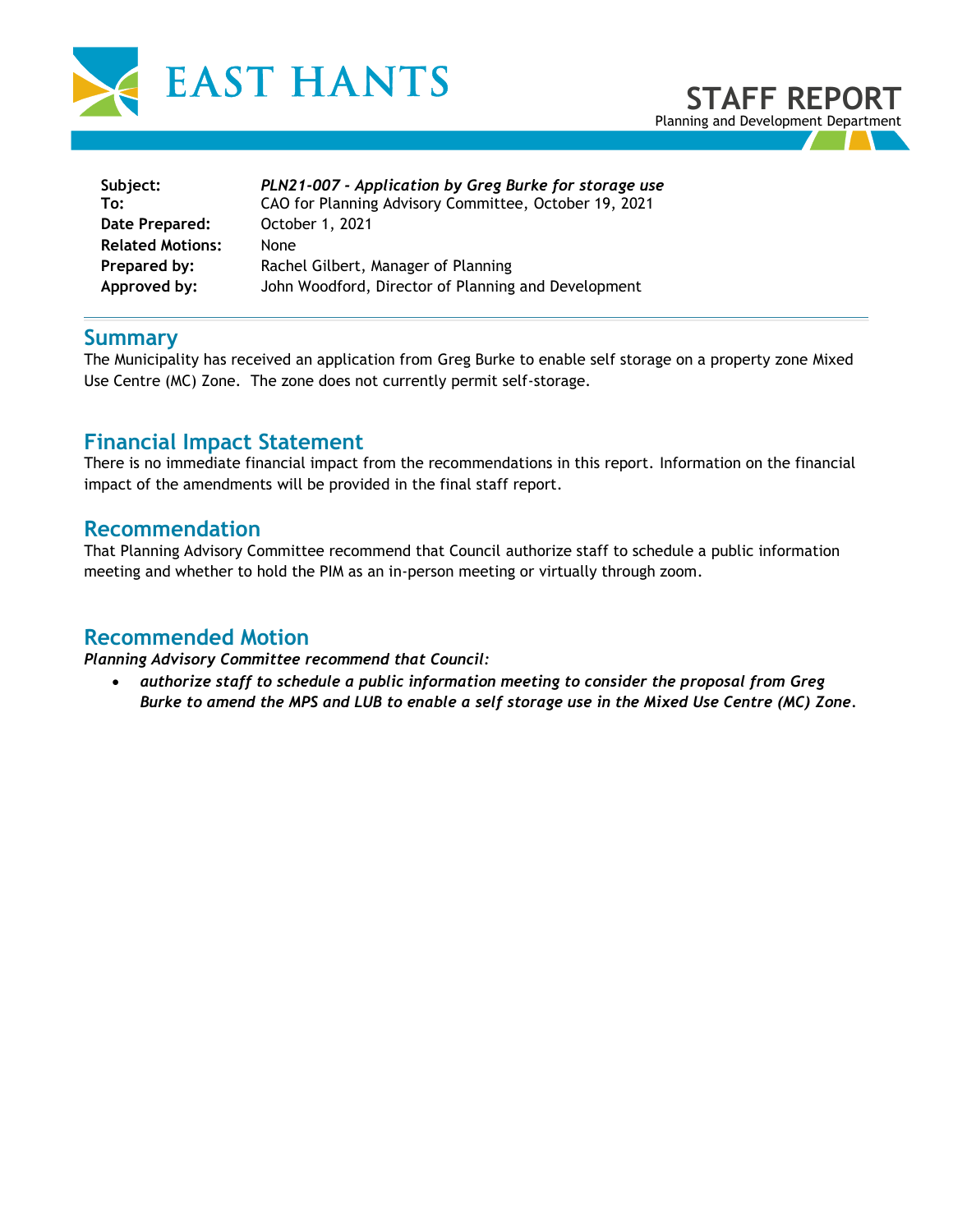### **Background**

Planning staff received an application from Greg Burke for his property located at 541 & 543 Highway 2, Elmsdale (PID# 45260825). The application requests that the zoning be changed for the back half of the property to Highway Commercial (HC) Zone to allow for self storage. The zoning on the property is Mixed Use Centre (MC) which does not allow for self storage. Prior to the 2016 Official Community Plan the designation on the property was Highway Commercial (HC) designation and Highway Commercial (C2) zone on the property.

The applicant has also indicated they intend to construct a new building to replace the existing small commercial building to the front of their site. This is phase 2 of their development plans for the property, the first phase being the self-storage units. The new building is proposed to have 3 commercial rental spaces with 6 residential apartments above. The plans provided by the applicant shows this as being a two-storey building.



# **Subject Site**

The subject property is located at 541 & 543 Highway 2, Elmsdale. Despite having two civic addresses the application just relates to one property which is PID 45260825.

The property is designated and zoned Mixed Use Centre (MC). There are small areas of the property to the rear and side which are zoned High Risk Floodplain (HF) and Moderate Risk Floodplain (MF).

The rear property boundary abuts the CN Rail property. This rail line has frequent trains passing by.

There are two existing buildings on the property. The applicant is planning to replace the smaller building on the property at a later date, during phase 2 of their plans.

The applicant has explained that the property currently has 5 tenants which are GNS rentals, Corridor Auto, Greg Burke Electric Ltd., CCI Controls, and Corridor Storage.

The existing smaller building – is occupied by Corridor Auto.

The larger building has four existing tenants -



Unit # 1 - is occupied by GNS rentals, they rent equipment such lawn care items, construction machines, Uhauls, etc.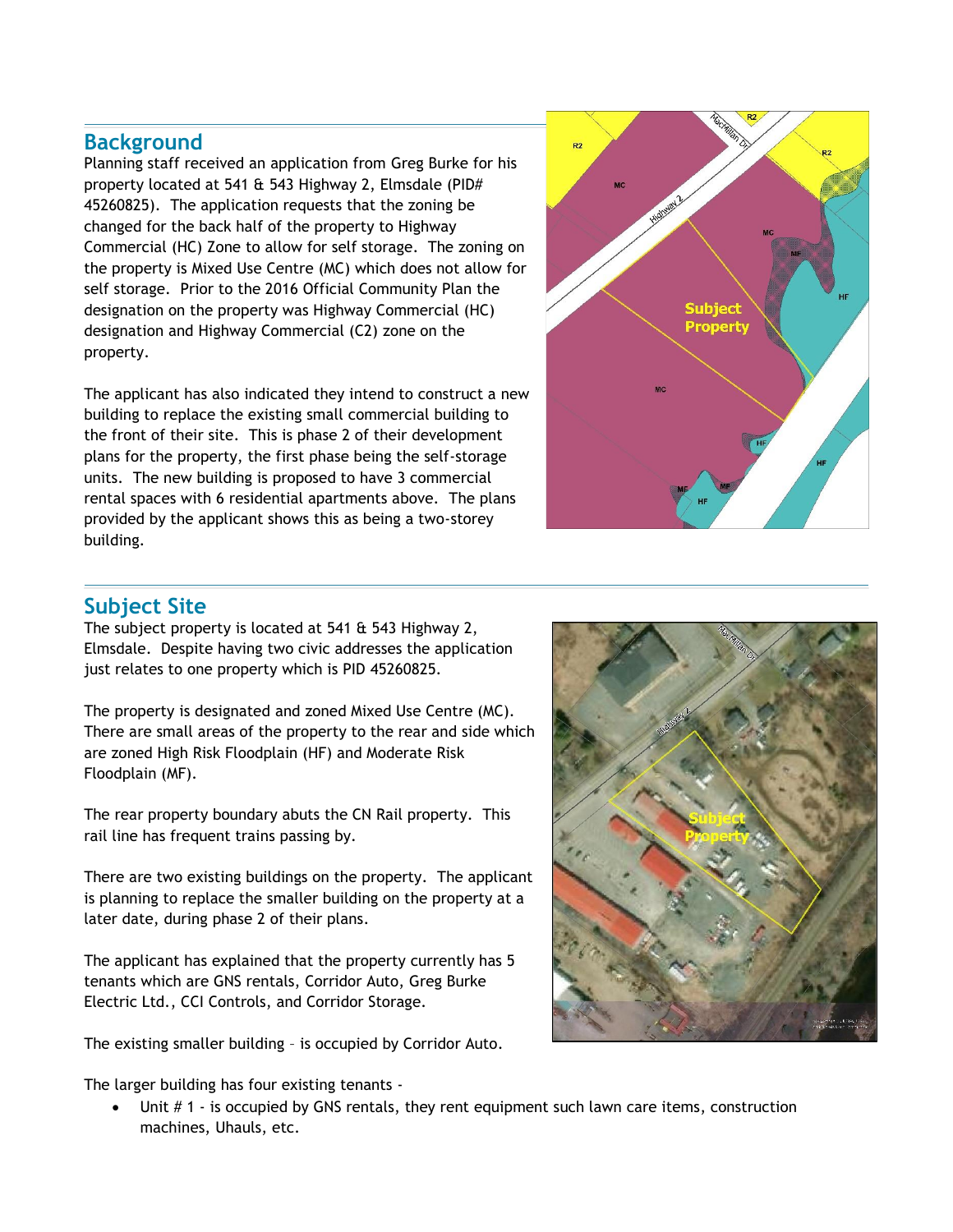- Unit # 2 is occupied by the current storage company (Corridor Self Storage). It has 10 units in it, which they plan to move to the new storage buildings when constructed and then that unit will be turned back into a commercial unit for a business to use.
- Unit # 3 is occupied by CCI (Crossman Controls Inc) which do security wiring and monitoring.
- Unit # 4 is occupied by Greg Burke Electric Ltd. which is an electrical company for new construction and renovations.

### **Development Proposal**

The purpose of this application is to enable new self storage buildings on the rear portion of the property which are not permitted in the Mixed Use Centre (MC) Zone.

The applicant already has some self-storage uses in an existing building so this would be a use which would be expanded on the property.



The applicant has indicated that they are also considering a mixed use building to replace the existing smaller building on the property. The building proposed includes 3 commercial rental units and 6 residential units on the second floor. This building will have to comply with the regulations for the MC Zone. Staff have not evaluated whether they meet the MC Zone regulations.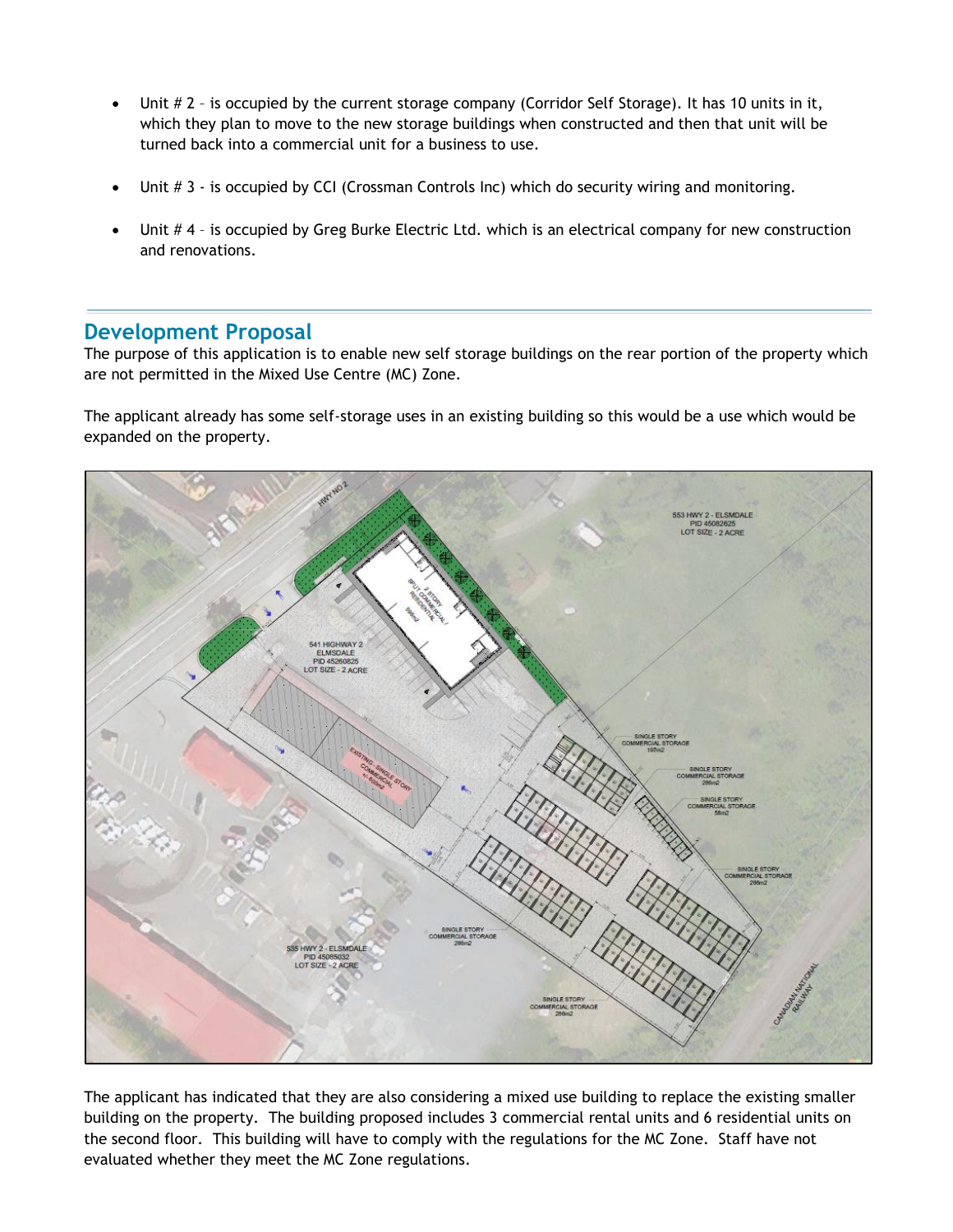# **Policy Analysis**

Staff will be requesting comments from internal departments and external agencies. A detailed table of the evaluative criteria from the enabling policies and corresponding comments from staff and reviewing agencies will be attached to the final report. Staff want to highlight that there is no right of appeal for amendments to the Municipal Planning Strategy.

The Mixed Use Centre (MC) designation and zone purpose is to allow for a diverse mixture of medium-density commercial business, and residential uses in an environment serving both pedestrian and vehicle needs with an aesthetically pleasing, socially interactive streetscape.

Self-storage uses do not fit within the intent of the MC designation and zone. They are a use which is not aesthetically pleasing and does not create a socially interactive streetscape. They are a use which does not meet the goal of fostering a consistent, walkable medium-scale growth pattern. Staff therefore have concerns about introducing new self-storage facilities into the MC designation and zone.

Staff however acknowledge that the use will not front onto Highway 2 as it is located to the rear half of the property which still enables the property to have a socially interactive streetscape. The area of land proposed for the self-storage is located alongside the CN rail line which would not be as ideal for any residential or mixed use units. There is an opportunity to enable a development which staff consider not compatible with the MC designation and zone without compromising the ability of the property to have a MC compatible use fronting onto Highway 2.

There is an option to redesignate and rezone the rear portion of the property to Highway Commercial (HC) but staff would not recommend this. Rezoning the property would enable the property owner to use the property for any of the uses which are permitted in the Highway Commercial (HC) Zone and staff feel that some of these uses may not be compatible with any residential uses nearby, including dog daycare.

If PAC and Council are minded to consider the self-storage use, staff would recommend that the policies and regulations of the MPS and LUB be amended to enable Highway Commercial uses be considered through a development agreement. Staff would support this approach with the following policies:

- To enable the goal and intent of the Mixed Use Centre (MC) designation and zone to be realized the front portion of properties on Highway 2 be maintained for MC zone uses.
- That the ability to consider HC zone uses on the properties only be considered for properties which back onto the CN rail line and for the back portion of these properties only.
- Policies be developed to enable PAC and Council to review the compatibility of the HC zone use proposed, to be considered in the context of existing uses in the area and uses permitted in the MC designation and zone.
- To be considered through development agreement which enables staff, PAC and Council to consider the details of the proposal. The terms and details of the development can be agreed between the developer and Council. This provides some certainty to the

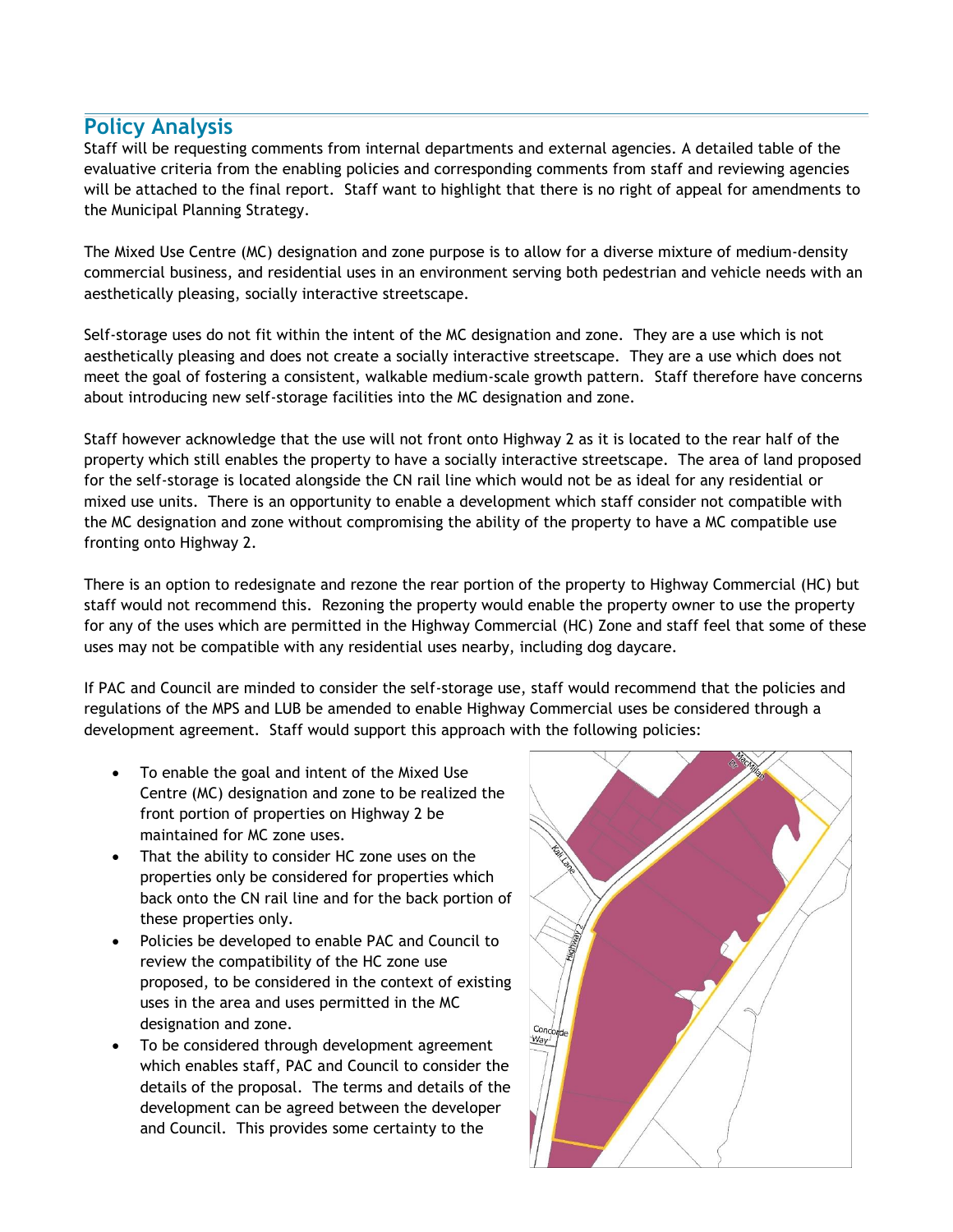community as to what will be developed on the property.

• The self storage use is not permitted as-of-right in the HC zone so the policies and regulations for the MC zone which may be developed should include self storage as one of the uses which can be considered.

Staff do not recommend enabling a development agreement for HC uses on properties which do not have sufficient depth to allow for the HC use on the rear whilst maintaining the front portion as MC zone uses. Staff will review what depth of property new policies should apply to and make a recommendation to PAC and Council. Staff have prepared a map to show what properties new policies and regulations where Highway Commercial uses may be considered based on the depth of the properties. Staff will assess these properties before making a final recommendation.

The drafting of a development agreement and consideration by PAC and Council of the development agreement can be run concurrently with amendments to the MPS and LUB but cannot be given final approval until any amendments are in place to enable the DA.

### **Citizen Engagement**

Planning staff will comply with Policies of the Municipal Planning Strategy when processing this application. An advertisement outlining the application and indicating that it had been received and is under review by staff will be placed in the *Chronicle Herald*. A Public Information Meeting (PIM) is required for all amendments to the Municipal Planning Strategy unless they are housekeeping in nature.

Residents will have an opportunity to ask questions at the PIM. A letter indicating the time and date of the PIM will be mailed to all property owners within 300 m of the applicants property indicating the time and date of the meeting. Due to the larger impact of the proposed amendments affecting other properties in the MC designation and zone, social medial will be used to notify the wider community. A notice will also be placed in the Chronicle Herald.

#### **Public Information Meeting**

More recently, due to Covid-19 restrictions, public information meetings have been held as digital meetings that residents were able to join digitally. They were able to listen to the presentations and then ask questions. Covid-19 restrictions have now been lifted on gathering limits and physical distancing so the only limits on the number of attendees is the room occupant load. Attendees right now would have to wear masks. Staff believe that people attending PIM's would have to show their proof of vaccine.

The advantage of holding the meeting virtually is that people who are not vaccinated would be able to participate. The disadvantage of digital meetings is that it is more difficult for those members of the public who don't have internet or are not able to use a digital platform may not attend. In both cases if someone cannot attend either a virtual meeting or an in-person meeting the member of public can still reach out to planning staff directly to ask questions.

Public information meetings are not hosted by PAC as they once were but are more informal with staff chairing the meeting. Councillors or the two public members of PAC are not required to attend but sometimes do attend and listen to the discussion along with members of the public.

Staff need direction on whether to continue to hold the PIM as a virtual meeting through zoom or whether to organize an in-person meeting.